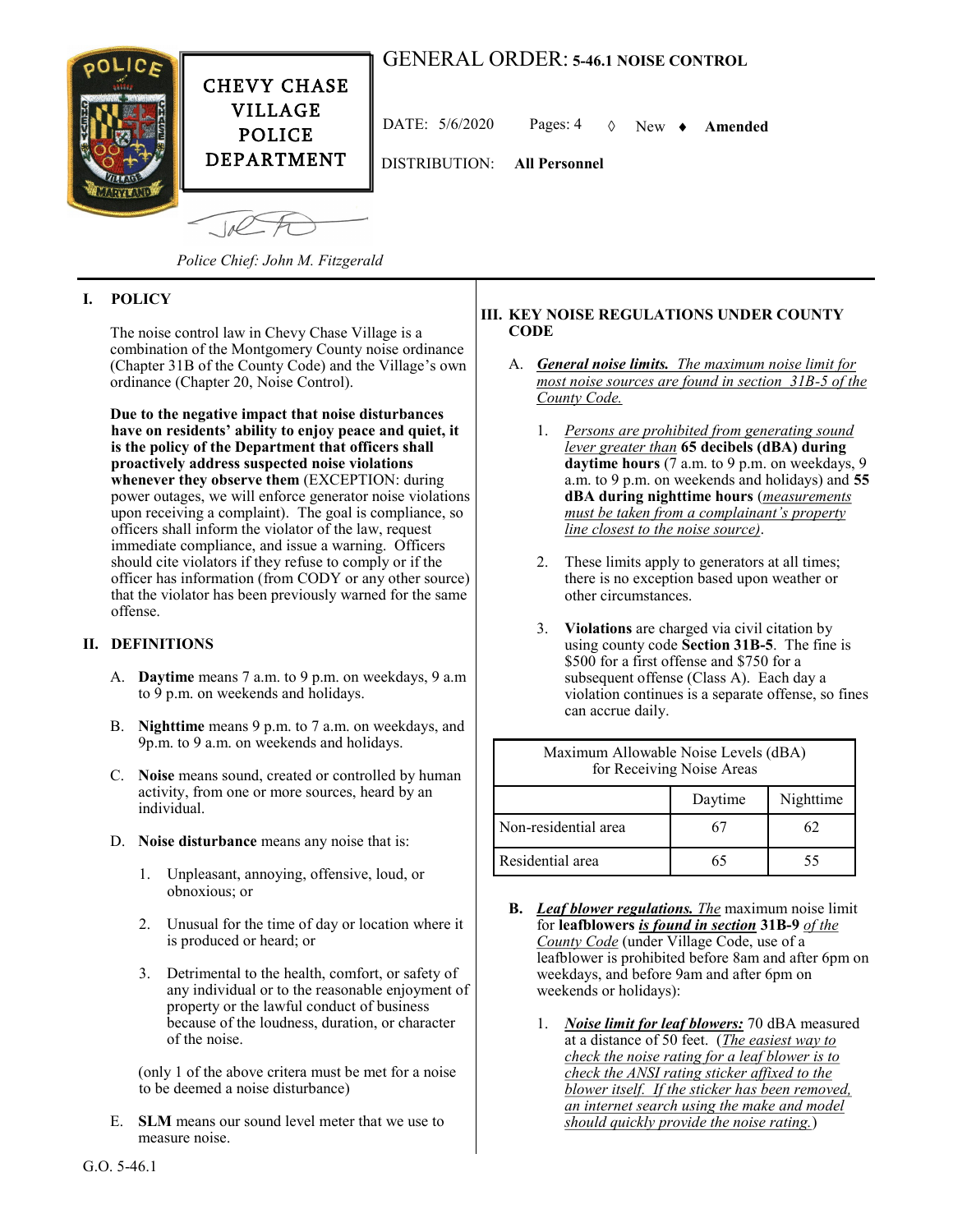- 2. **Violations** are charged via civil citation under County Code **Section 31B-9**. The fine is \$500 for a first offense and \$750 for a subsequent offense (Class A). Each day a violation continues is a separate offense, so fines can accrue daily.
- **C.** Maximum noise limits for **construction noise— 31B-6** (under Village Code, construction noise is prohibited before 8am and after 6pm on weekdays, and before 9am and after 6pm on weekends or holidays):
	- **1.** Noise measurements must be taken from a **complainant's property line** at a distance of **50 feet or greater**
	- 2. **Weekday maximums: 75 dBA** without a county-approved noise suppression plan and **85 dBA** with a county-approved noise suppression plan 8a-5p; **65 dBA** from 5p-6p on weekdays.
	- 3. **Weekend/holiday maximums: 65 dBA** 9a-6p (construction noise is prohibited at other times)
	- 4**. Violations** are charged via civil citation using county code **Section 31B-6.** The fine is \$500 for a first offense and \$750 for a subsequent offense (Class A). Each day a violation continues is a separate offense, so fines can accrue daily.

#### *IV. CHEVY CHASE VILLAGE NOISE LAW (construction and power landscaping equipment noise)*

- *A. The Village noise law prohibits specific sources of noise based upon the time of day (as opposed to the level or intensity of the sound).*
- *B. Construction noise and the use of power landscaping equipment is prohibited by Section 20-2 of the Village Code from 6p-8a weekdays and from 6p-9a weekends and holidays.*
- *C. These violations generate a significant number of complaints from residents, and officers shall pay particular attention to these violations while on patrol.*

#### *V. PROCEDURES FOR ENFORCING THE COUNTY NOISE LAW (with or without the SLM)*

- **A.** *Noise disturbance* **under the county code (no SLM measurement required)**
	- 1. Section 31B-5 (b) of the county code prohibits a person from causing or pemitting a noise that creates a noise disturbance (see above definition).
	- 2. Officers shall use their reasonable judgment to determine if a noise meets any one of the three criteria *in Section II. D. of this directive* to be deemed a noise disturbance.

3. Officers may issue a civil citation if they personally witness the violation, or if they receive complaints from at least 2 witnesses of the noise disturbance who are willing to testify in court at trial.

#### **B. Violation of** *maximum noise limits* **under the county code (measure with SLM)**

### Officers will:

- 1. Get the SLM from the station, then respond to the complainant's location and meet with the complainant.
- 2. Explain the noise measurement procedure and the noise law to the complainant, then obtain the complainant's permission to enter the complainant's yard to conduct the sound measurement *at the complainant's property line closest to the noise source*.
- 3. Utilize the SLM to measure the sound in accord with the training and the instruction sheet in the SLM's carrying case (power on, calibrate, capture sound for 10 seconds, scroll to the "Max" screen). DO NOT TURN THE SLM OFF; LEAVE IT ON SO THAT YOU CAN SHOW THE READING TO THE PERSON CAUSING THE NOISE.
- **4.** Display the reading on the 'Max' screen and show it to the complainant. Remember, per County regulations, we must allow a **2.5 dBA grace** to account for all possible inaccuracies. **This means that a residential nighttime violation requires a reading of at least 57.5 dBA, and a residential daytime violation requires a reading of at least 67.5 dBA.**
- **5. No violation:** If the noise is NOT a violation, explain that fact to the complainant and take no further police action. Document the call in CODY as usual.
- 6. **Violation:** If the noise is a violation, explain to the complainant that you will be making contact with the person causing the noise disturbance and you will instruct that person to cease the noise.
	- **Make contact with the violator** and inform them that we received a complaint and that according to our sound meter, the noise that they are making is a violation of the county noise law.
	- **Explain the noise limits** (55 dBA nights/65 dBA days) **and explain that a violation is \$500 and \$750 for a subsequent offense, but our goal is not to fine but to seek compliance.**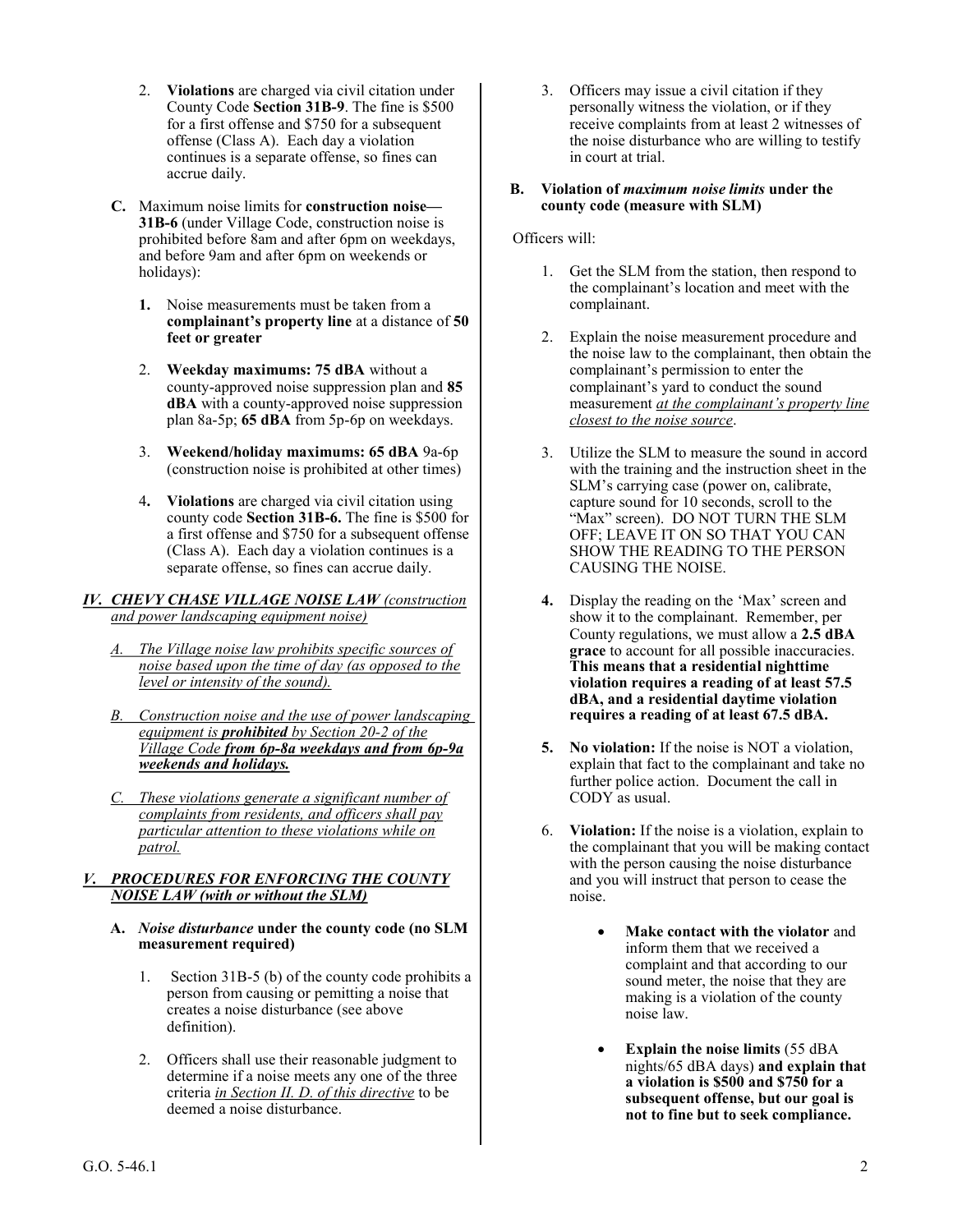- **Offer to display** the SLM 'Max' reading to the violator.
- **Explain to the violator that they must immediately stop making the noise.**
- **Provide a 'Noise Law' handout to the violator** (copies should be in the SLM case).

# *VI. PATROL OFFICERS' RESPONSIBILITIES*

- **A. Obtain identifying information and check CODY history.** Whenever you develop probable cause to believe that a noise violation has occurred, get identifying information (names, DOB's, addresses, phone numbers) for the company AND individual workers involved in the violation, and have the dispatcher check CODY to see if they've been warned previously.
- B. **Issue warnings for first offenses.** If they have NOT been warned before, issue warnings to the workers and the company, and include all information for the company and the individuals in the report so that we can enter them into CODY.
	- *1. For leaf blower violations, give a Village leaf blower flyer to the worker in charge of the job (may also provide a county flyer); and*
	- *2. Call the main office or owner of the company and explain the leaf blower law and the fine amount for future violations; and*
	- 3. *In the report narrative, include the fact that you provided an informational flyer to the worker, spoke with the main office/owner, and the name of the manager or owner to whom you spoke*.
- C. **Issue citations for second/subsequent offenses.** If they have been warned previously, issue a civil citation.
	- 1. For a violation of the Village noise ordinance (Sec. 20-2(a), special noise limit; \$100.00), civil citations may be issued to *individuals and to companies.*
	- 2. *For a violation of the county noise law, issue a \$500 civil citation for the first offense (after a warning) and a \$750 violation for subsequent offenses*.
		- *For county leaf blower violations where the blower is rated above 70 dBA, issue civil citations to the company (not to the worker).*
		- *For other county noise violations (e.g. loud music, loud parties, etc.), civil citations may be issued to appropriate individuals.*
- D. **Write a thorough report and** include in your narrative:
	- 1. All identifying information for the workers and company;
	- 2. That CODY was checked;
	- 3. That a warning or citation was issued;
	- 4. *That you provided an educational leaf blower flyer where applicable*;
	- 5. *That you called the main office of a landscape company for leaf blower violations and the name of the manager or owner to whom you spoke*; and
	- 6. That the complainant (if any) was contacted and by whom.

# **VII.** *DISPATCHERS' RESPONSIBILITIES*

- A. As soon as you receive sufficient identifying information from the officer, check the CODY database *to determine if the involved company or individual is in the database and if they have been warned or cited previously for a noise violation* even if the officer does not ask you to check.
- B. If the officer has not provided you with sufficient information to check the CODY database, tell the officer that over the radio.
- C. Regardless of what you learn from your CODY search, inform the officer promptly.

# **V. RESPONDING TO GENERATOR COMPLAINTS**

- A. The *County Code's* sound limits *(65 dBA daytime; 55 dBA nighttime)* apply to both fixed and portable generators at all times; there is no exception based upon weather or other circumstances.
- B. During power outages, we will respond and investigate noise created by generators when we receive a complaint; we will not search for generators that are in violation of the noise ordinance.
- C. If an officer identifies a generator that is in violation of the noise limits, the officer shall seek compliance by courteously explaining the law to the generator owner, displaying the sound level meter (SLM) reading to them, and instructing them to turn off the generator until the owner can bring the generator into compliance.
- **D. Explain the noise limits** (55 dBA nights/65 dBA days) **and explain that a violation is \$500, but our goal is not to fine but to seek compliance.**
	- **Offer to display** the SLM 'Max' reading to the violator.